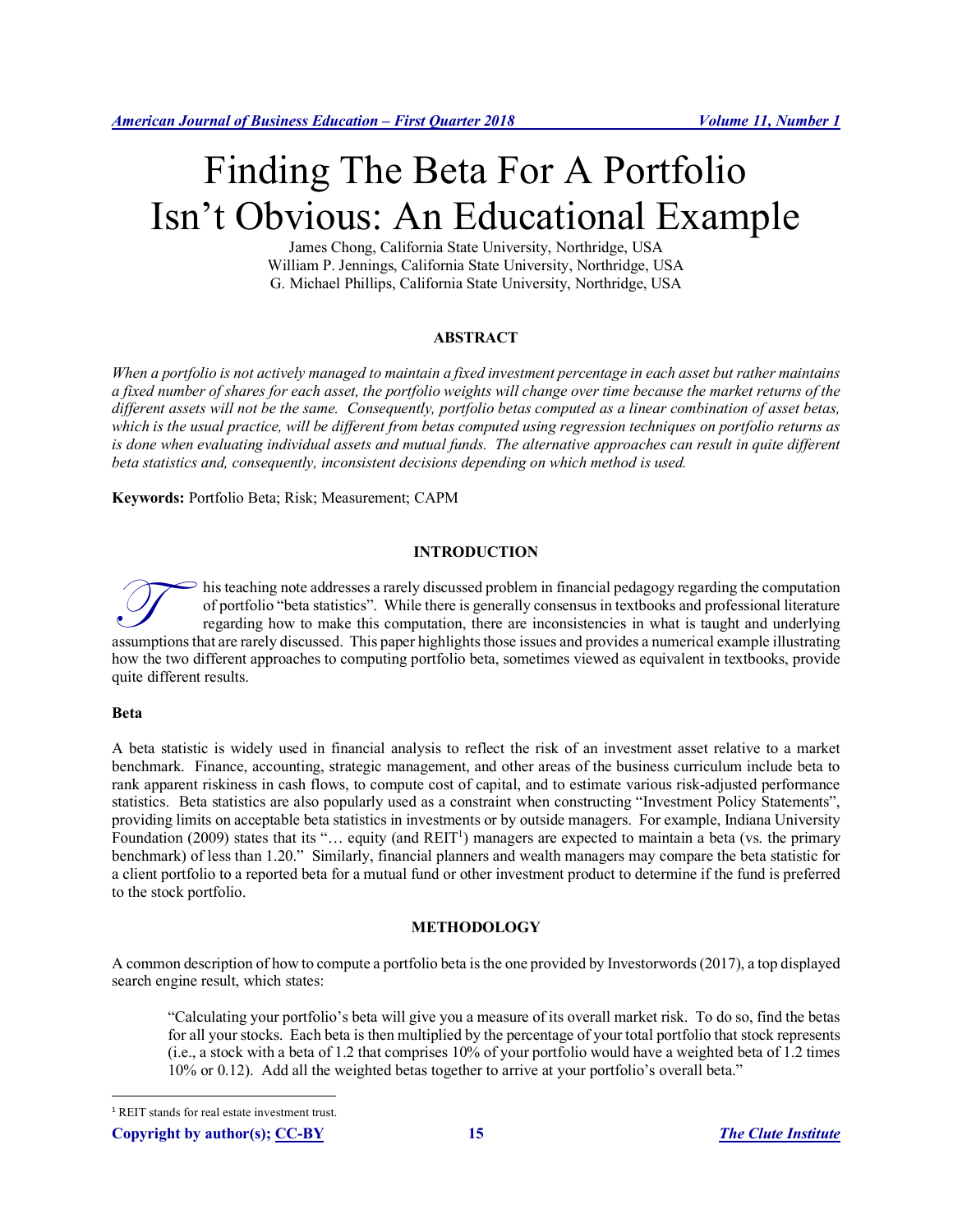The beta statistic is viewed as linear, so that the portfolio beta is the linear combination of the component asset betas and the weights are corresponding asset weights in the portfolio. What is not stated, but is clearly implied, is that the asset weights are those at the time the linear combination is performed. And, that's the problem. When a portfolio is not actively managed to maintain a fixed percentage in each asset but rather maintains a fixed number of shares for each asset, the portfolio weights will change over time because the market returns of the different assets will not be the same. Most Individual Retirement Account (IRA) and personal accounts and endowment funds holding individual stocks maintain fixed shares, not fixed percentages, of their investments.

The most frequently discussed alternative to find beta statistics is to apply linear regression to the historical values of the portfolio. The regression may be applied to portfolio values with changing holdings or to a "pseudo portfolio" based on historical values of current holdings with current share positions. For example, Alexander (2001) states

"An artificial history of portfolios returns is constructed using the current portfolio weights and historic data on each asset. Alternatively, the individual stock betas may be weighted by the proportion of the funds that is invested in stock with return y, denoted w<sub>y</sub>. Then summation gives the net beta of the portfolio as  $\beta_Y = \sum w_y \beta_y$ . When ordinary least squares is used to estimate the betas the two methods will give the same results."

A digest of several representative textbooks and professional references presenting what is said about computing portfolio beta statistics is presented in Table 1, showing that most definitions use the weighted average approach, some discuss the regression approach, but both methods are viewed as interchangeable.

| Reference                                                                                                                                                  | $\frac{1}{2}$ reproduced to comparing bear in Textocons and Froressional recretering<br><b>Method 1</b>                                                                                                                                                                                                                                                                                                                                                                                                                      | <b>Method 2</b>                                                                                                                                                                                                                                                     |
|------------------------------------------------------------------------------------------------------------------------------------------------------------|------------------------------------------------------------------------------------------------------------------------------------------------------------------------------------------------------------------------------------------------------------------------------------------------------------------------------------------------------------------------------------------------------------------------------------------------------------------------------------------------------------------------------|---------------------------------------------------------------------------------------------------------------------------------------------------------------------------------------------------------------------------------------------------------------------|
| Investments principles of portfolio and<br>equity analysis (2011) by Michael G.<br>McMillan, Jerald E. Pinto, Wendy L.<br>Pirie, and Gerhard Van de Venter | p. 271<br>$\beta_p = w_l \beta_1 + w_2 \beta_2 + w_3 \beta_3$<br>While this is a mathematical definition,<br>it is nonetheless a definition. This<br>shows us that the typical path that the<br>CFA Institute uses to calculate portfolio<br>betas is to take the weighted average of<br>the asset betas.                                                                                                                                                                                                                    | pp. 271-272<br>"Another method for calculating the<br>portfolio's return is to calculate<br>individual security returns and then use<br>the portfolio return formula (i.e.,<br>weighted average of security returns) to<br>calculate the overall portfolio return." |
| Fundamentals of corporate finance (3rd<br>ed.) (2015) by Robert Parrino, David<br>Kidwell, and Thomas Bates                                                | p. 229<br>"we find that the beta for a portfolio<br>is simply a weighted average of the<br>betas for the individual assets in the<br>portfolio. In other words:<br>$\beta_{n}$ <i>Asset portfolio</i> = $\sum_{i=1}^{n} x_i \beta_i$ where<br>$x_i$ is the proportion of the portfolio<br>value that is invested in asset <i>i</i> , $\beta_i$ is the<br>beta of asset $i$ , and $n$ is the number of<br>assets in the portfolio."                                                                                           |                                                                                                                                                                                                                                                                     |
| Market models: A guide to financial<br>data analysis (2001) by Carol<br>Alexander                                                                          | p. 231<br>"An artificial history of portfolios<br>returns is constructed using the current<br>portfolio weights and historic data on<br>each asset. Alternatively, the individual<br>stock betas may be weighted by the<br>proportion of the funds that is invested<br>in stock with return y, denoted $w_v$ . Then<br>summation gives the net beta of the<br>portfolio as<br>$\beta_Y = \sum w_y \beta_y$ . When ordinary least<br>squares is used to estimate the betas the<br>two methods will give the same<br>results." |                                                                                                                                                                                                                                                                     |

**Table 1.** Approaches to Computing Beta in Textbooks and Professional References

(Table 1 continued on next page)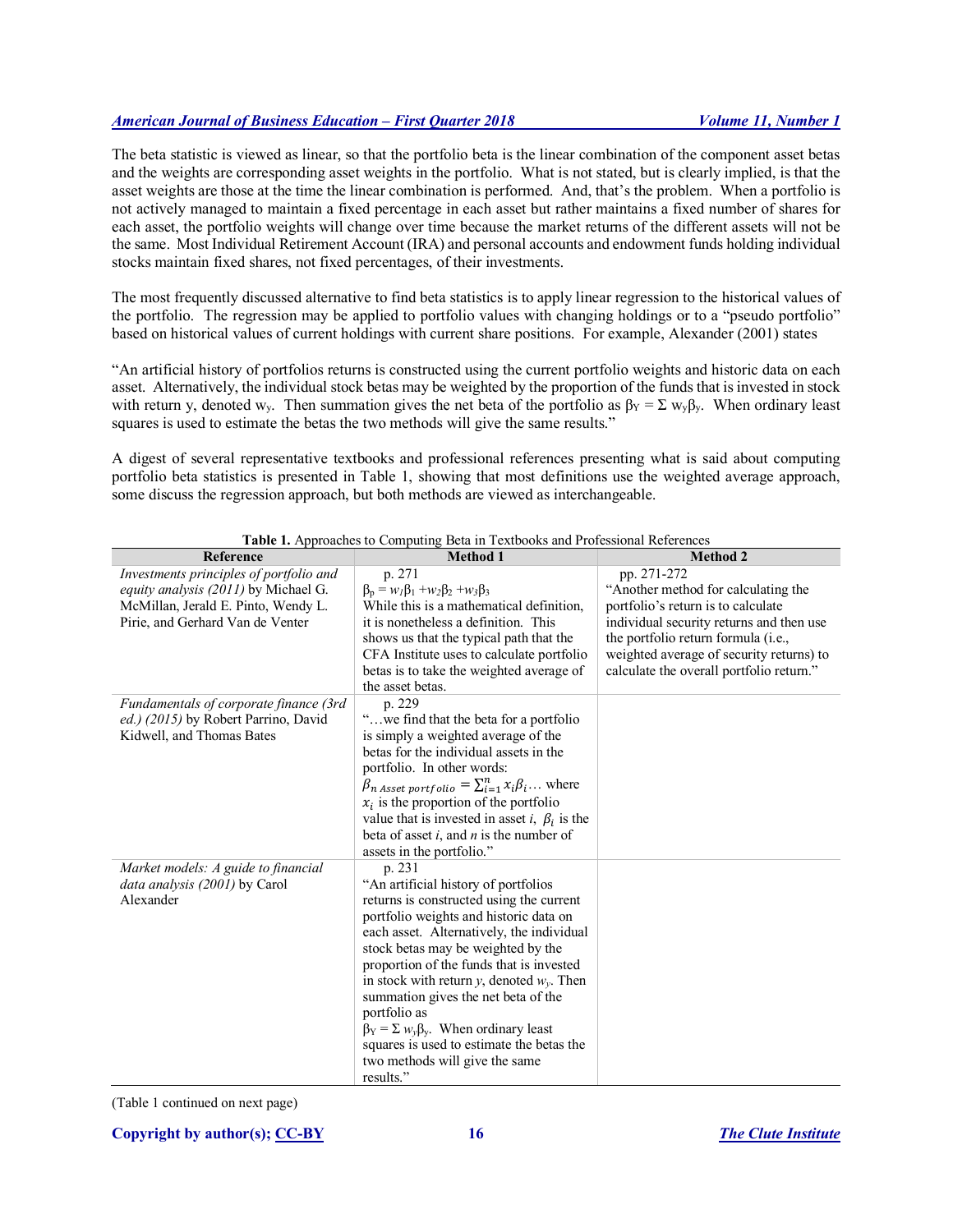(Table 1 continued)

| Reference                                                                                                                                                        | <b>Method 1</b>                                                                                                                                                                                                                                                                 | <b>Method 2</b>                                                                                                                                                                                                                                                                                                                                                                                                                                                                                                                                                                                                                                                                                                    |
|------------------------------------------------------------------------------------------------------------------------------------------------------------------|---------------------------------------------------------------------------------------------------------------------------------------------------------------------------------------------------------------------------------------------------------------------------------|--------------------------------------------------------------------------------------------------------------------------------------------------------------------------------------------------------------------------------------------------------------------------------------------------------------------------------------------------------------------------------------------------------------------------------------------------------------------------------------------------------------------------------------------------------------------------------------------------------------------------------------------------------------------------------------------------------------------|
| Handbook of portfolio construction:<br>Contemporary application of<br>Markowitz techniques (2010) by John<br>B. Guerard, Jr., editor                             |                                                                                                                                                                                                                                                                                 | p. 34<br>Beta is simply referred to as, "security<br>beta, a random regression coefficient."                                                                                                                                                                                                                                                                                                                                                                                                                                                                                                                                                                                                                       |
| Investment valuation: Tools and<br>techniques for determining the value of<br>any asset (2nd ed.) (2002) by Aswath<br>Damodaran                                  | p. 78<br>"the beta of a portfolio is the<br>weighted average of the betas of the<br>assets in the portfolio. This property in<br>conjunction with the absence of<br>arbitrage, leads to the conclusion that<br>expected returns should be linearly<br>related to betas."        | p. 120<br>"The beta (if using a single-factor<br>model) or betas (if using a multifactor<br>model) of each portfolio are estimated,<br>either by taking the average of the betas<br>of the individual stocks in the portfolio<br>or by regressing the portfolio's returns<br>against market returns over a prior time<br>period (for instance the year before the<br>testing period."                                                                                                                                                                                                                                                                                                                              |
| Quantitative equity portfolio<br>management: An active approach to<br>portfolio construction and management<br>(2006) by Ludwig B. Chincarini and<br>Daehwan Kim | pp. 474-475<br>"A performance analyst can find $\beta$<br>either by taking the weighted average of<br>the $\beta$ 's of each stock in the portfolio"<br>or by running a linear regression of the<br>portfolio's returns against the market's<br>returns.                        | pp. 474-475<br>"or by running a linear regression of<br>the portfolio's returns against the<br>market's returns."                                                                                                                                                                                                                                                                                                                                                                                                                                                                                                                                                                                                  |
| Modern portfolio theory and investment<br>analysis (7th ed.) (2007) by Edwin J.<br>Elton, Martin J. Gruber, Stephen J.<br>Brown, and William N. Goetzmann        | p. 137<br>"Define the Beta on a portfolio $\beta_p$ as a<br>weighted average of the individual $\beta_i$ s<br>on each stock in the portfolio where the<br>weights are the fraction of the portfolio<br>invested in each stock. Then $\beta_p =$<br>$\sum_{i=1}^n X_i \beta_i$ " |                                                                                                                                                                                                                                                                                                                                                                                                                                                                                                                                                                                                                                                                                                                    |
| Investment: Concepts, analysis, and<br>strategy (5th ed.) (1997) by Robert C.<br>Radcliffe                                                                       | p. 268<br>"The beta of a portfolio can also be<br>calculated as a weighted average of the<br>betas on the securities that make up the<br>portfolio: $B_p = \sum_{i=1}^n \beta_i x_i$ "                                                                                          | pp. 267-268<br>"There are two ways of calculating the<br>beta of a portfolio: $(1)$ at the portfolio<br>level, or $(2)$ at the component security<br>level. At the portfolio level, the beta is<br>simply:<br>$B_p = \sigma_p r_{pM}/\sigma_M$<br>The standard deviation of the portfolio<br>returns is divided by the standard<br>deviation of the market portfolio to find<br>the amount of uncertainty in the<br>portfolio relative to the market<br>portfolio's uncertainty. This value is<br>then multiplied by the correlation<br>between the portfolio and the market<br>portfolio to determine what portion of<br>the relative uncertainty will not be<br>diversified away when the portfolio is<br>held." |

# **DISCUSSION**

The next part of this educational note will make the point that these two methods are not the same, they are not interchangeable; they are based on different assumptions about the underlying portfolio, and are computed differently than the beta used for describing riskiness in mutual funds and other marketed portfolios.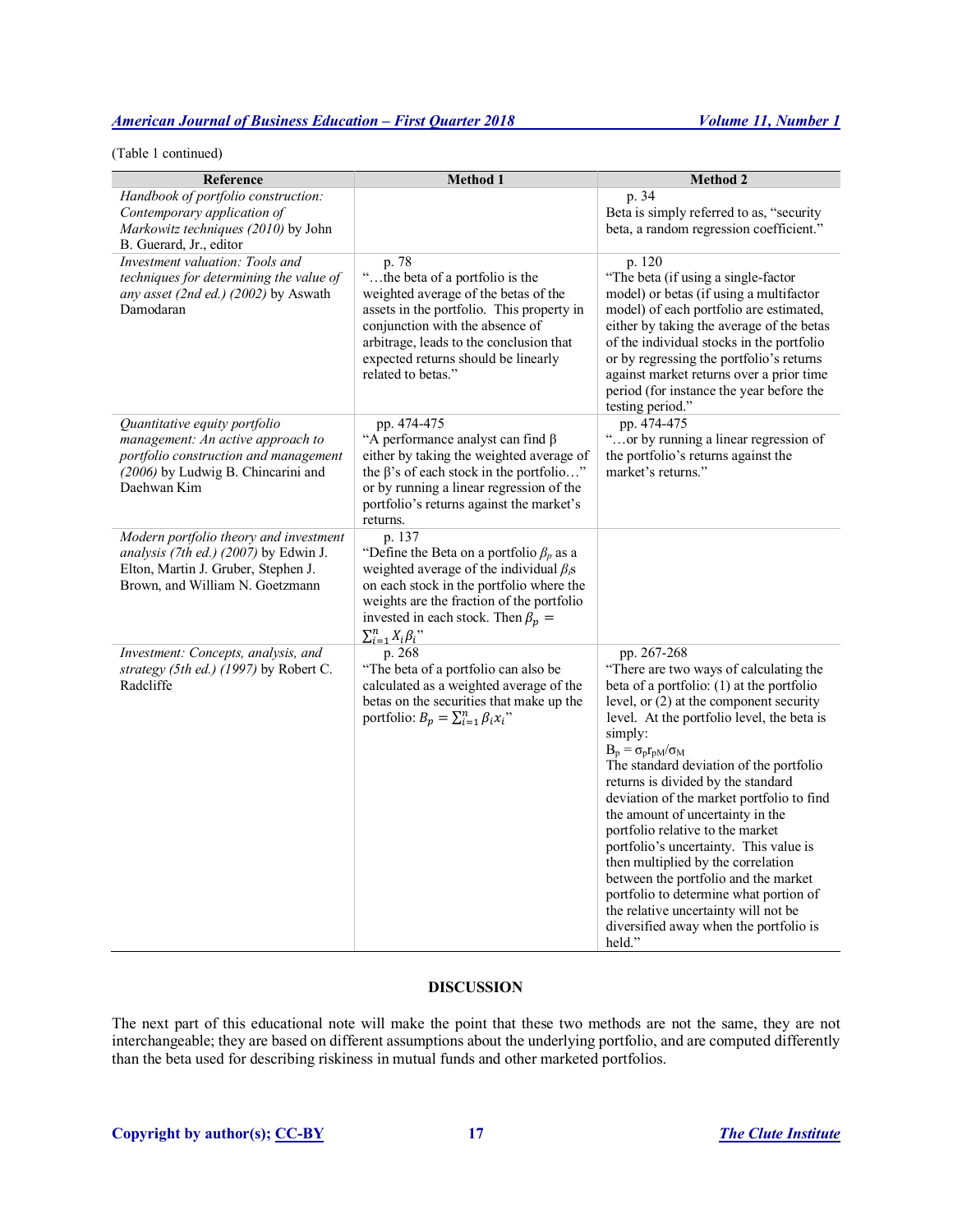Consider a buylist comprised of 30 very large publicly traded companies. A list of such companies with their recently estimated beta statistics (using one-year daily returns) is provided in Table 2.

| Table 2. Beta of 30 Publicly Listed Companies as of February 1, 2017 |               |                       |  |  |
|----------------------------------------------------------------------|---------------|-----------------------|--|--|
| <b>Name</b>                                                          | <b>Symbol</b> | <b>Beta Statistic</b> |  |  |
| J P Morgan Chase & Co                                                | <b>JPM</b>    | 1.4754                |  |  |
| Apple Inc                                                            | AAPL          | 0.8816                |  |  |
| Johnson & Johnson                                                    | <b>JNJ</b>    | 0.4532                |  |  |
| McDonald's Corp                                                      | <b>MCD</b>    | 0.5108                |  |  |
| Boeing Co (The)                                                      | <b>BA</b>     | 1.1732                |  |  |
| Verizon Communications Inc                                           | VZ            | 0.5082                |  |  |
| Coca-Cola Co (The)                                                   | KO            | 0.6246                |  |  |
| <b>International Business Machines Corp</b>                          | <b>IBM</b>    | 1.0047                |  |  |
| Walt Disney Co (The)                                                 | <b>DIS</b>    | 0.7970                |  |  |
| Procter & Gamble Co (The)                                            | PG            | 0.5297                |  |  |
| Home Depot Inc (The)                                                 | HD            | 0.8721                |  |  |
| Exxon Mobil Corp                                                     | <b>XOM</b>    | 0.7634                |  |  |
| Pfizer Inc                                                           | <b>PFE</b>    | 0.7645                |  |  |
| Merck & Co Inc                                                       | <b>MRK</b>    | 0.9096                |  |  |
| American Express Co                                                  | <b>AXP</b>    | 1.1097                |  |  |
| Microsoft Corp                                                       | <b>MSFT</b>   | 1.1877                |  |  |
| Cisco Systems Inc                                                    | CSCO          | 0.9891                |  |  |
| Nike Inc                                                             | <b>NKE</b>    | 0.9308                |  |  |
| Intel Corp                                                           | <b>INTC</b>   | 1.1990                |  |  |
| Caterpillar Inc                                                      | <b>CAT</b>    | 1.4566                |  |  |
| 3M Co                                                                | <b>MMM</b>    | 0.7192                |  |  |
| E.I. du Pont de Nemours and Co                                       | DD            | 0.9373                |  |  |
| General Electric Co.                                                 | <b>GE</b>     | 0.9966                |  |  |
| <b>Wal-Mart Stores Inc</b>                                           | <b>WMT</b>    | 0.4389                |  |  |
| Chevron Corp                                                         | <b>CVX</b>    | 1.0767                |  |  |
| United Technologies Corp                                             | <b>UTX</b>    | 0.9221                |  |  |
| Goldman Sachs Group Inc (The)                                        | <b>GS</b>     | 1.5544                |  |  |
| UnitedHealth Group Inc                                               | <b>UNH</b>    | 0.8213                |  |  |
| The Travelers Companies Inc                                          | <b>TRV</b>    | 0.7832                |  |  |
| VISA Inc                                                             | V             | 1.1984                |  |  |

What is the portfolio beta for an equally weighted portfolio of these 30 stocks? Using the approach that says the portfolio beta is a weighted average of asset betas, and since there are equal weights for these stocks, the portfolio beta is just the arithmetic mean of these 30 stocks:

$$
\beta_Y = \sum w_y \beta_y = \sum (1/30) \beta_y = (\sum \beta_y)/30 \tag{1}
$$

Evaluated at the beginning of 2017, the "textbook portfolio beta" value is found to be 0.9196.

However, suppose that the historical values of the portfolio were used in a linear regression to find the portfolio beta, using the same method taught for finding individual asset beta statistics. While the portfolio is designed to have the number of shares of each stock that would result in equal weighting in 2017, those shares would have changed in value over time so that portfolio weights at different dates would be different even though the total number of shares of each asset was constant. This is easily done by computing the total value of the time series of the individual stock prices weighted by the number of shares for each stock. (The constant shares approach is in contrast to the constant percentage method in which the weighted average of individual stock returns, not market values, is computed.)

Using the constant shares method, the "time-weighted" beta is found to be 0.8937.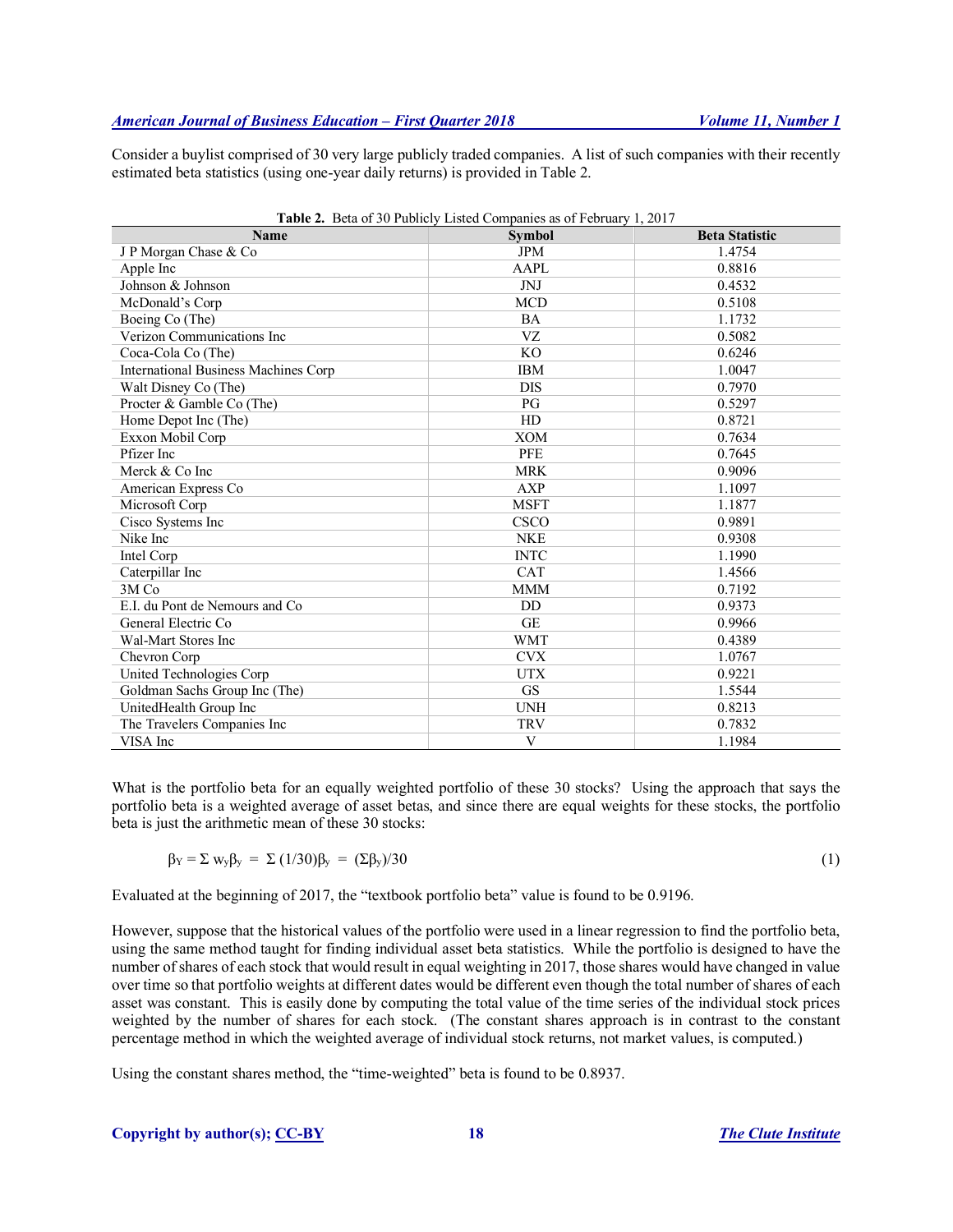In this case, the two estimates differ by almost 3%. Were an individual's portfolio beta computed using the "textbook portfolio beta" approach compared to a time-weighted mutual fund beta of similar strategy, the mutual fund would appear to be relatively safer than the individual portfolio. However, that would be an artifact of the method for computing beta.

This observation also has application to financial decision making. To illustrate the practical significance of the numerical difference shown above, consider using beta in the Capital Asset Pricing Model (CAPM) for computing a discount rate (K = riskless rate of interest + beta  $\times$  market risk premium). Suppose that the market risk premium is assumed to be 8% and the riskless rate of interest is 2%. The two discount rate possibilities with the constant percentage weights and constant share beta estimates are:

 $K = 0.02 + 0.9196 \times 0.08 = 9.3568\%$  (constant weights)

 $K = 0.02 + 0.8937 \times 0.08 = 9.1496\%$  (constant shares)

While 9.3568% and 9.1496% might seem numerically close, even these "small" differences have significant impact on valuation. For example, the present value of a \$10 perpetuity (like preferred stock or a console bond) would be \$106.87 (= 10/0.093568) with constant weights and \$109.29 (= 10/0.091496) with constant shares. A measure of the economic significance of these pricing differences is the "bid-ask spread" for stocks in the marketplace. A recent Vanguard (2017) report stated that the bid-ask spread for its S&P 500 exchange-traded fund (ETF) was approximately 1 basis point (0.01%, also written as 1 bps), with other funds' bid-ask spreads ranging from an average of 5 bps to a high of about 23 bps. Similarly, Securities and Exchange Commission (2016) microstructure analysis refers to stock spreads from about 11 bps on the New York Stock Exchange (NYSE) to as high as 120 bps on the Nasdaq Stock Market for some stocks. These observed spreads highlight that the difference in valuation brought by alternative computational techniques for the beta statistic can be substantially larger than normal differences in valuation observed in the market.

Which is the "correct" method for computing beta? That answer depends on the desired application of the beta statistic. For purposes of portfolio analysis and risk documentation, the time-weighted beta computed by finding the actual portfolio returns over time and relating those to benchmark returns, reflects the riskiness inherent in whatever strategy is pursued to manage the portfolio and is directly comparable to the estimated beta statistics for traded funds and separately managed portfolios.

If a portfolio is to be compared to a constantly reweighted portfolio designed to maintain constant portfolio weights, such as an index fund, then the traditional textbook "constant portfolio weight" (varying shares) approach is computationally similar. An argument can be made for using the traditional method when looking forward, by saying that the past weights in the portfolio are over and the current weighting is what the investor is concerned with now. However, if going forward the portfolio is periodically reweighted according to an algorithm or according to some consistent asset allocation strategy, then the time-weighted (constant share) approach reflecting the actual changes made to the portfolio, if any, could be more predictive of future performance.

As a further teaching point, all of the above differences can be applied to dual beta models in which separate upmarket and down-market beta estimates are computed and symmetric response to benchmarks is not assumed. The topic of dual betas is further developed in Chong, Pfeiffer, and Phillips (2011), Chong and Phillips (2011), Chong, Halcoussis, and Phillips (2012), Chong and Phillips (2012), Chong, Jennings, and Phillips (2013), and Chong, Jin, and Phillips (2014).

# **CONCLUSION AND TEACHING POINTS**

The overall teaching point is that because most privately held portfolios are comprised of fixed shares of investments rather than a fixed percentage of investments, the important beta statistic computed according to popular textbook methodology will only be correct at the time of its computation. Otherwise, differential market performance will cause weights for assets to change, resulting in different weights on higher and lower risk assets, causing discrepancies in the estimate of beta (the estimated overall riskiness of the portfolio relative to a benchmark). This is particularly

#### **Copyright by author(s); CC-BY 19** *The Clute Institute*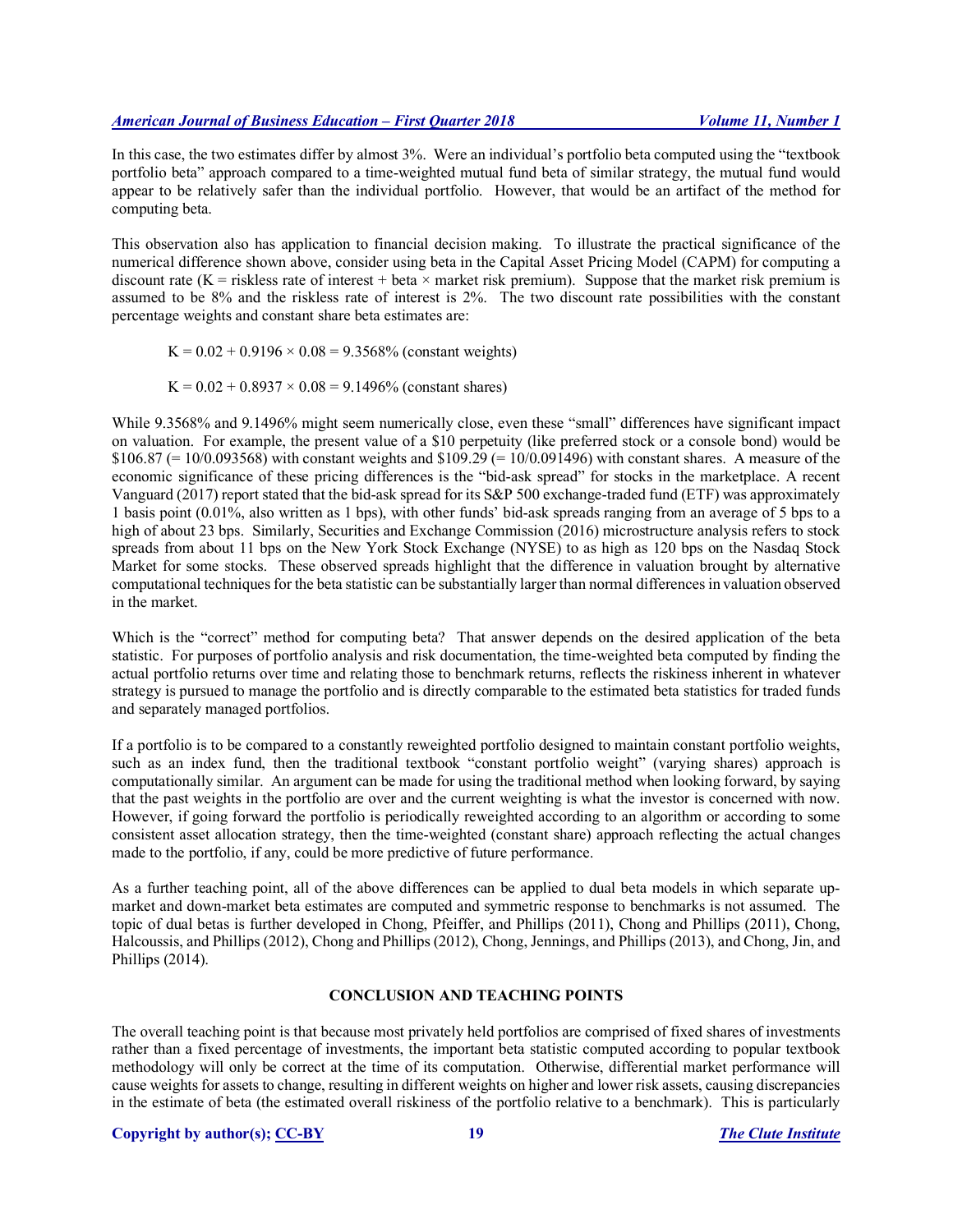important when the resulting portfolio statistic is used to compare a portfolio to a managed alternative such as a mutual fund or index fund, or when used to estimate an offer price for another traded portfolio assets. Using standard tools, students can estimate how beta statistics for a portfolio would differ when using both computational methods. Comparing estimated beta statistics to reported statistics for index funds allows for significant class discussion regarding the impact of rebalancing on portfolio characteristics and, when fees are included, on overall return.

# **DECLARATION OF CONFLICTING INTERESTS**

The authors declared no potential conflicts of interest with respect to the research, authorship, and/or publication of this article.

# **ACKNOWLEDGEMENTS**

The authors wish to thank Laurel Fish for research assistance.

#### **AUTHOR BIOGRAPHIES**

**James Chong** is a Professor and Associate Director of the Center for Financial Planning and Investment at California State University, Northridge. He also serves as a Research Economist at MacroRisk Analytics. He received his Ph.D. in Finance from ICMA Centre, The University of Reading.

**William P. Jennings** is a Professor of Finance and Dean Emeritus of Business at California State University, Northridge, where he was formerly Chair of the Department of Finance, Financial Planning, and Insurance. He received his Ph.D. in Economics from the University of California, Los Angeles.

**G. Michael Phillips** is the Director of the Center for Financial Planning and Investment and a Professor of Finance, Financial Planning, and Insurance at California State University, Northridge. He also serves as Chief Scientist for MacroRisk Analytics. He received his Ph.D. from the University of California, San Diego, with specializations in econometrics and applied economics.

#### **REFERENCES**

Alexander, C. (2001). *Market models: A guide to financial data analysis*. John Wiley & Sons, Ltd.

Chincarini, L. B., & Kim, D. (2006). *Quantitative equity portfolio management: An active approach to portfolio construction and management*. McGraw-Hill Companies, Inc.

- Chong, J., Halcoussis, D., & Phillips, G. M. (2012). Misleading betas: An educational example. *American Journal of Business Education, 5*(5), 617-622.
- Chong, J., Jennings, W. P., & Phillips, G. M. (2013). Why downside beta is better: An educational example. *American Journal of Business Education, 6*(3), 371-374.
- Chong, J., Jin, Y., & Phillips, G. M. (2014). The entrepreneur's cost of capital: Incorporating downside risk. *Business Valuation Review, 33*(3), 81-91.
- Chong, J., Pfeiffer, S., & Phillips, G. M. (2011). Can dual beta filtering improve investor performance? *Journal of Personal Finance, 10*(1), 63-86.
- Chong, J., & Phillips, G. M. (2011). Beta measures market risk except when it doesn't: Regime switching alpha and errors in beta. *The Journal of Wealth Management, 14*(3), 67-72.
- Chong, J., & Phillips, G. M. (2012). Measuring risk for cost of capital: The downside beta approach. *Journal of Corporate Treasury Management, 4*(4), 344-352.

Damodaran, A. (2002). *Investment valuation: Tools and techniques for determining the value of any asset* (2nd ed.). New York, NY: Wiley & Sons, Inc.

Elton, E. J., Gruber, M. J., Brown, S. J., & Goetzmann, W. N. (2007). *Modern portfolio theory and investment analysis* (7th ed.). John Wiley & Sons, Inc.

Guerard, J. B., Jr. (Ed.). (2010). *Handbook of portfolio construction: Contemporary application of Markowitz techniques.* Springer.

Indiana University Foundation. (2009). Investment Policy Statement. Retrieved from https://iufoundation.iu.edu/doc/Final\_Investment\_Policy.pdf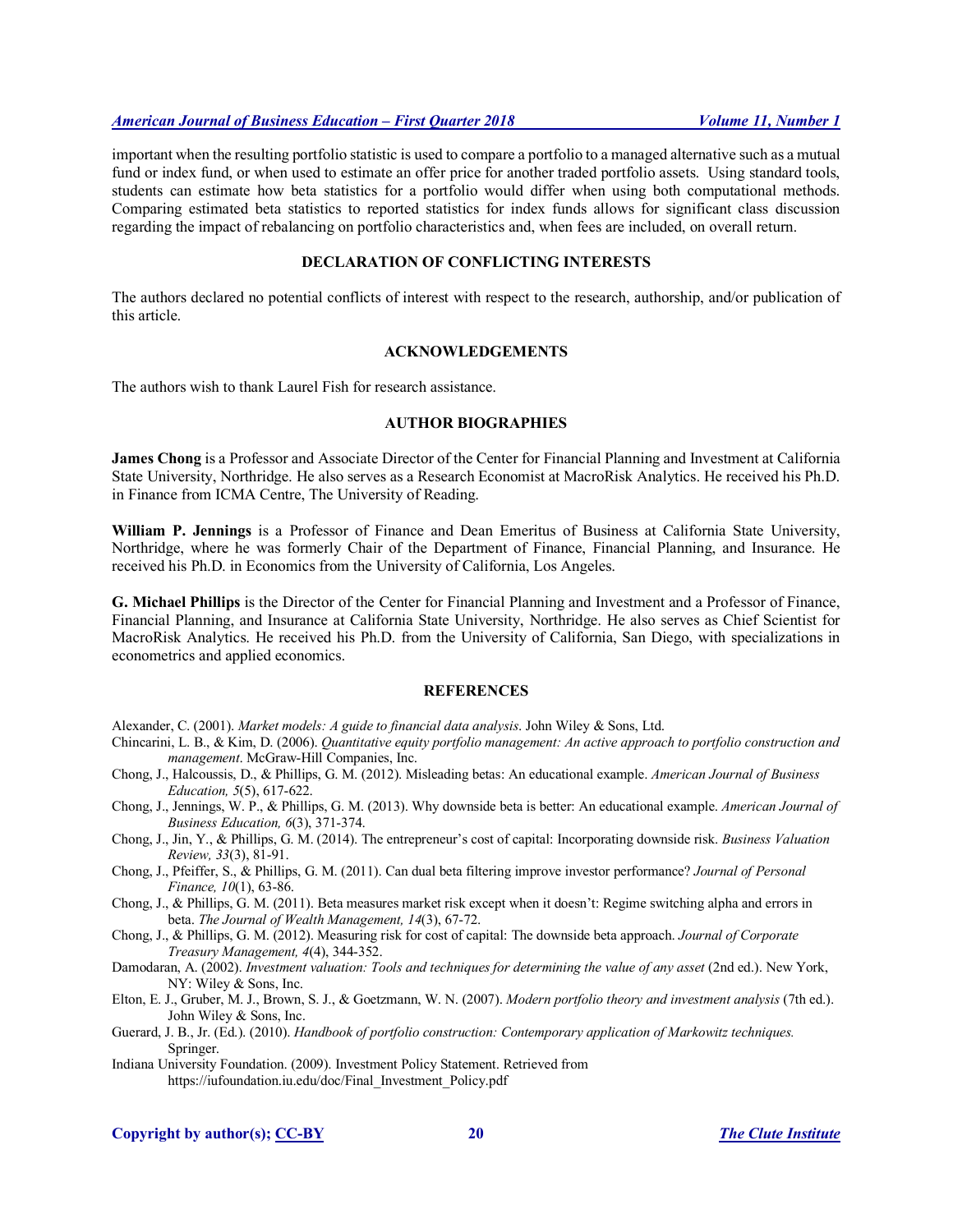Investorwords. (2017). Calculating your portfolio's beta. Retrieved from http://www.investorwords.com/tips/271/calculatingyour-portfolios-beta.html

McMillan, M. G., Pinto, J. E., Pirie, W. L., & Van de Venter, G. (2011). *Investments principles of portfolio and equity analysis*. Hoboken, NJ: John Wiley & Sons, Inc.

Parrino, R., Kidwell, D., & Bates, T. (2015). *Fundamentals of corporate finance* (3rd ed.). John Wiley & Sons, Inc.

Radcliffe, R. C. (1997). *Investment: Concepts, analysis, and strategy* (5th ed.). Addison-Wesley Educational Inc.

U.S. Securities and Exchange Commission. (2016). Corporate stock trading volume, spreads and depth before, during and after the NYSE trading suspension on July 8, 2015. Retrieved from https://www.sec.gov/marketstructure/research/highlight-2016-01.html#.WKtW33\_ctv8

Vanguard. (2017). Average bid/ask spread: Bid/ask spread 30-day average. Retrieved from https://institutional.vanguard.com/VGApp/iip/site/institutional/investments/bidaskspread